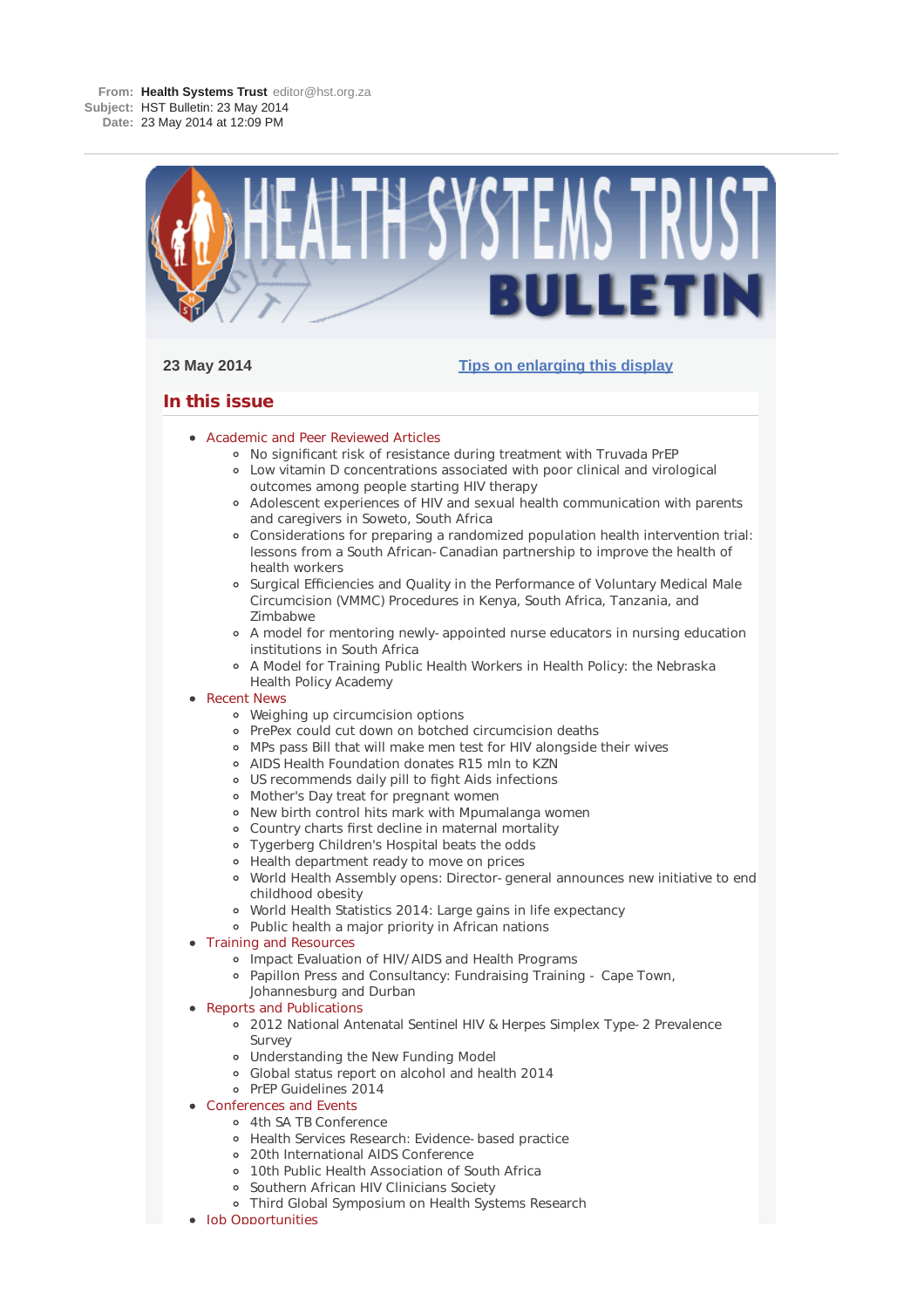- Zoë-Life KidzAlive Project Manager
- HelpAge International Head of Programmes East, West and Central Africa Regional Development Centre

# **Academic and Peer Reviewed Articles**

## **No significant risk of resistance during treatment with Truvada PrEP** *Aidsmap. Published: 13 May 2014.*

Treatment with pre-exposure prophylaxis (PrEP) does not involve a significant risk of HIV drug resistance should seroconversion occur, results from the iPrEx study published in the online edition of the Journal of Infectious

Source: http://www.aidsmap.com/No-significant-risk-of-resistance-during-treatment-with-iTruvadai-PrEP/page/2849061/[Accessed: 23 May 2014]

## **back to top**

J pp

# **Low vitamin D concentrations associated with poor clinical and virological outcomes among people starting HIV therapy**

*Aidsmap. Published: 19 May 2014.*

Diseases demonstrate... Read More »

Low vitamin D concentrations are associated with an increased risk of HIV disease progression among people starting antiretroviral therapy, investigators report in the online edition of The Journal of Infectious Diseases... Read More »

Source: http://www.aidsmap.com/Low-vitamin-D-concentrations-associated-with-poor-clinical-and-virologicaloutcomes-among-people-starting-HIV-therapy/page/2854070/[Accessed: 23 May 2014]

#### **back to top**

#### **Adolescent experiences of HIV and sexual health communication with parents and caregivers in Soweto, South Africa**

*Soon CN, Kaida A, Nkala B, Dietrich J, Cescon A, Gray G, Miller CL. Journal of Social Aspects of HIV/AIDS. Published: 9 May 2014.*

Communication about sexual health between parents and adolescents has been shown to have a protective influence on behaviours that reduce the risk of HIV transmission...Read More »

Source: http://www.tandfonline.com/doi/full/10.1080/17290376.2014.902769[Accessed: 23 May 2014]

#### **back to top**

## **Considerations for preparing a randomized population health intervention trial: Lessons from a South African-Canadian partnership to improve the health of health workers**

*Annalee Yassi, Lyndsay Michelle O'Hara, Michelle C. Engelbrecht, Kerry Uebel, Letshego Elizabeth Nophale, Elizabeth Ann Bryce, Jane A Buxton, Jacob Siegel, Jerry Malcolm Spiegel. Global Health Action. Published: 2 May 2014.*

Community-based cluster-randomized controlled trials (RCTs) are increasingly being conducted to address pressing global health concerns. Preparations for clinical trials are well-described, as are the steps for multicomponent health service trials... Read More »

Source: http://www.globalhealthaction.net/index.php/gha/article/view/23594[Accessed: 23 May 2014]

#### **back to top**

# **Surgical Efficiencies and Quality in the Performance of Voluntary Medical Male Circumcision (VMMC) Procedures in Kenya, South Africa, Tanzania, and Zimbabwe**

*Rech D, Bertrand JT, Thomas N, Farrell M, Reed J, Frade S, Samkange C, Obiero W, Agot K, Mahler H, Castor D, Njeuhmeli E. Plos One. Published: 6 May 2014.*

This analysis explores the association between elements of surgical efficiency in voluntary medical male circumcision (VMMC), quality of surgical technique, and the amount of time required to conduct VMMC procedures in actual field settings... Read More »

Source: http://www.plosone.org/article/info%3Adoi%2F10.1371%2Fjournal.pone.0084271[Accessed: 23 May 2014]

#### **back to top**

#### **A model for mentoring newly-appointed nurse educators in nursing education institutions in South Africa**

*Eunice Seekoe. Curationis - Journal of the Democratic Nursing Organisation of SA. Published: 24 April 2014.*

South Africa transformed higher education through the enactment of the Higher Education Act (No. 101 of 1997). The researcher identified the need to develop a model for the mentoring of newly-appointed nurse educators in nursing education institutions in South Africa... Read More »

Source: http://www.curationis.org.za/index.php/curationis/article/viewFile/132/1239[Accessed: 23 May 2014]

#### **back to top**

# **A Model for Training Public Health Workers in Health Policy: the Nebraska Health Policy Academy**

*Kathleen Brandert Claudine McCarthy Brandon Grimm Colleen Svoboda David Palm Jim P Stimpson*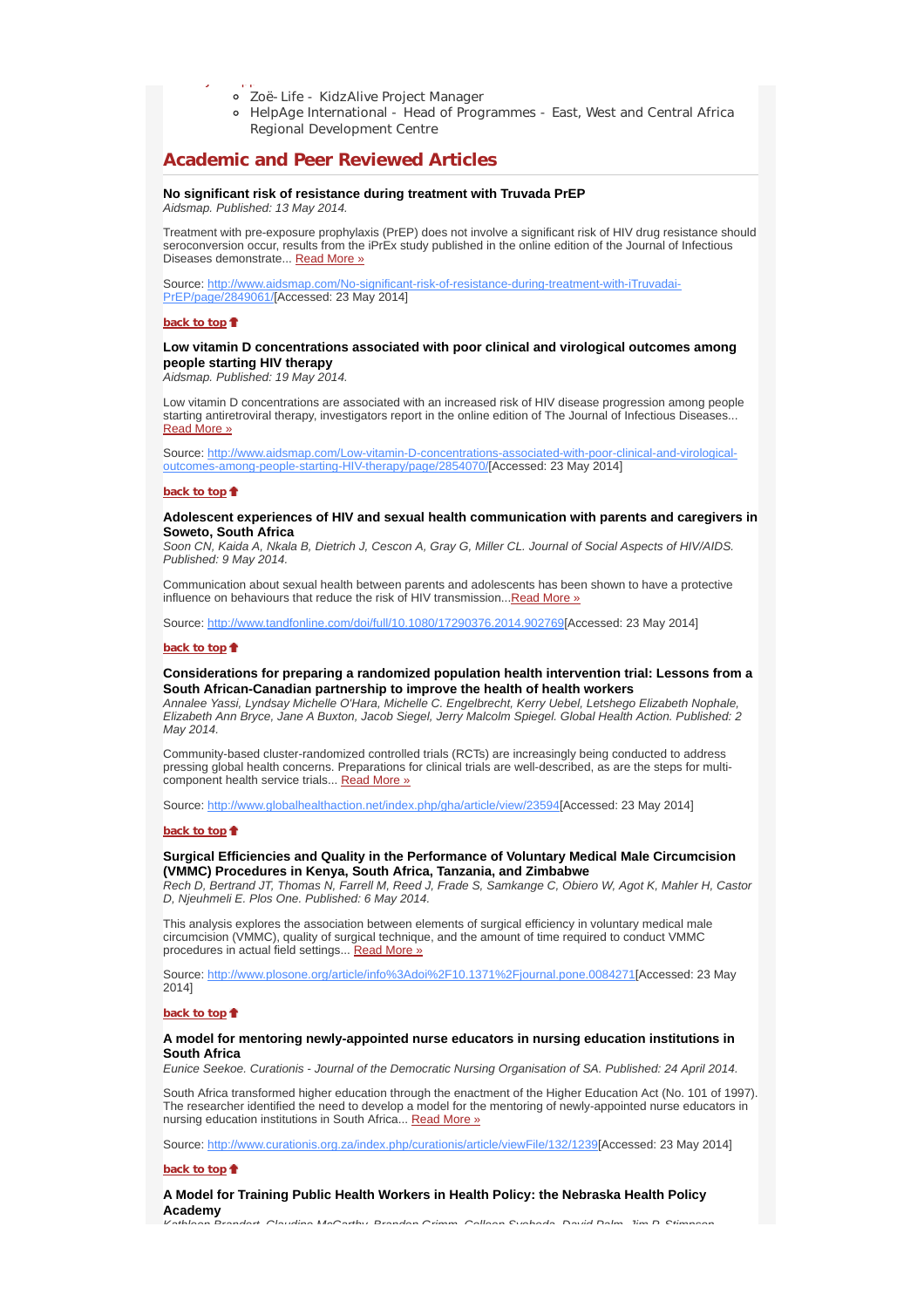*Kathleen Brandert, Claudine McCarthy, Brandon Grimm, Colleen Svoboda, David Palm, Jim P. Stimpson. Preventing Chronic Disease. Published: 15 May 2014.*

There is growing recognition that health goals are more likely to be achieved and sustained if programs are complemented by appropriate changes in the policies, systems, and environments that shape their communities... Read More »

Source: http://www.cdc.gov/pcd/issues/2014/pdf/14\_0108.pdf[Accessed: 23 May 2014]

**back to top**

# **Recent News**

# **Weighing up circumcision options**

*Health-e News. Published: 13 May 2014.*

Choosing the best circumcision option for your son can be a tough decision for parents, especially if tradition says that initiation schools are the way to go... Read More »

Source: http://www.health-e.org.za/2014/05/13/weighing-circumcision-options/? utm\_source=rss&utm\_medium=rss&utm\_campaign=weighing-circumcision-options[Accessed: 23 May 2014]

#### back to top  $\triangle$

# **PrePex could cut down on botched circumcision deaths**

*Mail&Guardian. Published: 19 May 2014.*

A non-surgical circumcision tool could provide a way for initiation schools to eliminate initiate deaths from traditional circumcision complications...Read More »

Source: http://mg.co.za/article/2014-05-19-prepex-could-cut-down-on-botched-circumcision-deaths/[Accessed: 23 May 2014]

#### **back to top**

#### **MPs pass Bill that will make men test for HIV alongside their wives** *Daily Monitor. Published: 14 May 2014.*

If President Museveni assents to the new HIV/Aids Prevention and Control Bill, 2010, passed by Parliament yesterday, it will be criminal for a person to 'wilfully' or 'intentionally' infect another with the HIV/Aids virus... Read More »

Source: http://www.monitor.co.ug/News/National/MPs-pass-Bill-that-will-make-men-test/-/688334/2313542/-/siygx4z/-/index.html[Accessed: 23 May 2014]

## **back to top**

#### **AIDS Health Foundation donates R15 mln to KZN**

*SABC. Published: 12 May 2014.*

The KwaZulu-Natal Health Department says a R15 million donation it has received from the Acquired Immune Deficiency Syndrome (AIDS ) Health Foundation towards building a clinic in Umlazi township, south of Durban, will help give the community access to quality health services... Read More »

Source: http://www.sabc.co.za/news/a/c8808c8043f8f2f58739b7866b9bf97e/AIDS-Health-Foundation-donates-R15-mln-to-KZN-20140512[Accessed: 23 May 2014]

### **back to top**

# **US recommends daily pill to fight Aids infections**

*New York Times. Published: 14 May 2014.*

Federal health officials recommended Wednesday that hundreds of thousands of Americans at risk for Aids take a daily pill that has been shown to prevent infection with the virus that causes it...Read More »

Source: http://www.nytimes.com/2014/05/15/health/us-recommends-daily-pill-to-fight-aids-infections.html?hp [Accessed: 23 May 2014]

#### **back to top**

#### **Mother's Day treat for pregnant women**

*Health-e News. Published: 12 May 2014.*

Starting from Mother's Day on 11 May 2014, pregnant women in the Western Cape are being given a little book to answer all their questions, thanks to the Provincial Department of Health and the Perinatal Mental Health Project (PMHP)...Read More »

Source: http://www.health-e.org.za/2014/05/12/mothers-day-treat-pregnant-women/? source=rss&utm\_medium=rss&utm\_campaign=mothers-day-treat-pregnant-women[Accessed: 23 May 2014]

#### **back to top**

**New birth control hits mark with Mpumalanga women** *Health-e News. Published: 15 May 2014.*

South Africa's first under-the-skin birth control implant is leading some Mpumalanga women to trade traditional birth control shots for the three-year implants... Read More »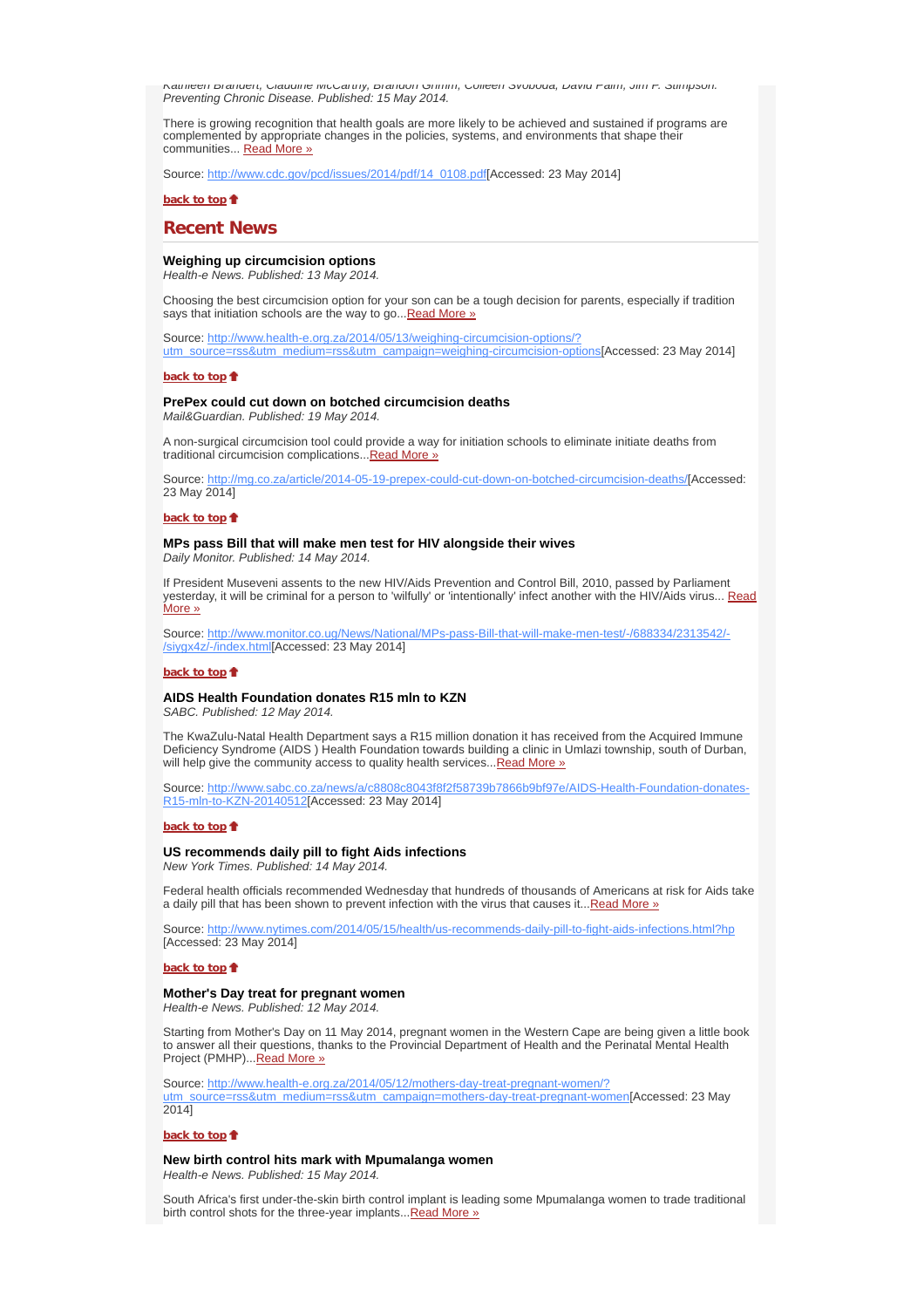Source: http://www.health-e.org.za/2014/05/15/new-birth-control-hits-mark-mpumalanga-women/[Accessed: 23 May 2014]

## **back to top**

## **Country charts first decline in maternal mortality** *Health-e News. Published: 7 May 2014.*

Deaths among pregnant women and new mothers may finally be falling in South Africa, but the proportion of these deaths due to an age-old disease may be rising, say experts... Read More »

Source: http://www.health-e.org.za/2014/05/07/country-charts-first-decline-maternal-mortality/? Fres&utm\_medium=rss&utm\_campaign=country-charts-first-decline-maternal-mortality[Accessed: 23 May 2014]

#### **back to top**

# **Tygerberg Children's Hospital beats the odds**

*Tygerburger. Published: 9 May 2014.*

Against all odds, Tygerberg Children's Hospital boasts a neonatal survival rate on par with many wealthy countries...Read More »

Source: http://www.tygerburger.co.za/145930/news/article/tygerberg-childrens-hospital-beats-theodds[Accessed: 23 May 2014]

### **back to top**

**Health department ready to move on prices** *BDlive. Published: 16 May 2014.*

Seven years since the health department first attempted to reduce the cost of medicines by benchmarking prices against other countries, it says it finally has a proposal on the table taking account of the pharmaceutical industry's concerns...Read More »

Source: http://www.bdlive.co.za/national/health/2014/05/16/health-department-ready-to-move-onprices[Accessed: 23 May 2014]

#### **back to top**

## **World Health Assembly opens: Director-general announces new initiative to end childhood obesity**

*WHO. Published: 19 May 2014.*

The World Health Assembly, the world's health policy-making body, opened its Sixty-seventh session today with the election of Dr Roberto Tomas Morales Ojeda, Cuba's Minister of Public Health, as its new President...Read More »

Source: http://www.who.int/mediacentre/news/releases/2014/world-health-assembly67/en/[Accessed: 23 May 2014]

### **back to top**

## **World Health Statistics 2014: Large gains in life expectancy** *WHO. Published: 15 May 2014.*

People everywhere are living longer, according to the "World Health Statistics 2014" published today by WHO...Read More »

Source: http://www.who.int/mediacentre/news/releases/2014/world-health-statistics-2014/en/[Accessed: 23 May 2014]

#### **back to top**

**Public health a major priority in African nations** *Pew Research. Published: 1 May 2014.*

Concerns about public health are widespread in sub-Saharan Africa, and there is considerable support in the region for making public health challenges a top national priority... Read More »

Source: http://www.pewglobal.org/2014/05/01/public-health-a-major-priority-in-african-nations/[Accessed: 23 May 2014]

**back to top**

# **Training and Resources**

## **Impact Evaluation of HIV/AIDS and Health Programs**

*When: 21 July - 1 August 2014 Venue: Pretoria, South Africa*

The workshop will provide intensive training in the concepts of program evaluation and in the tools and techniques for evaluating program impact.Click Here>>

#### **back to top**

**Papillon Press and Consultancy: Fundraising Training - Cape Town, Johannesburg and Durban**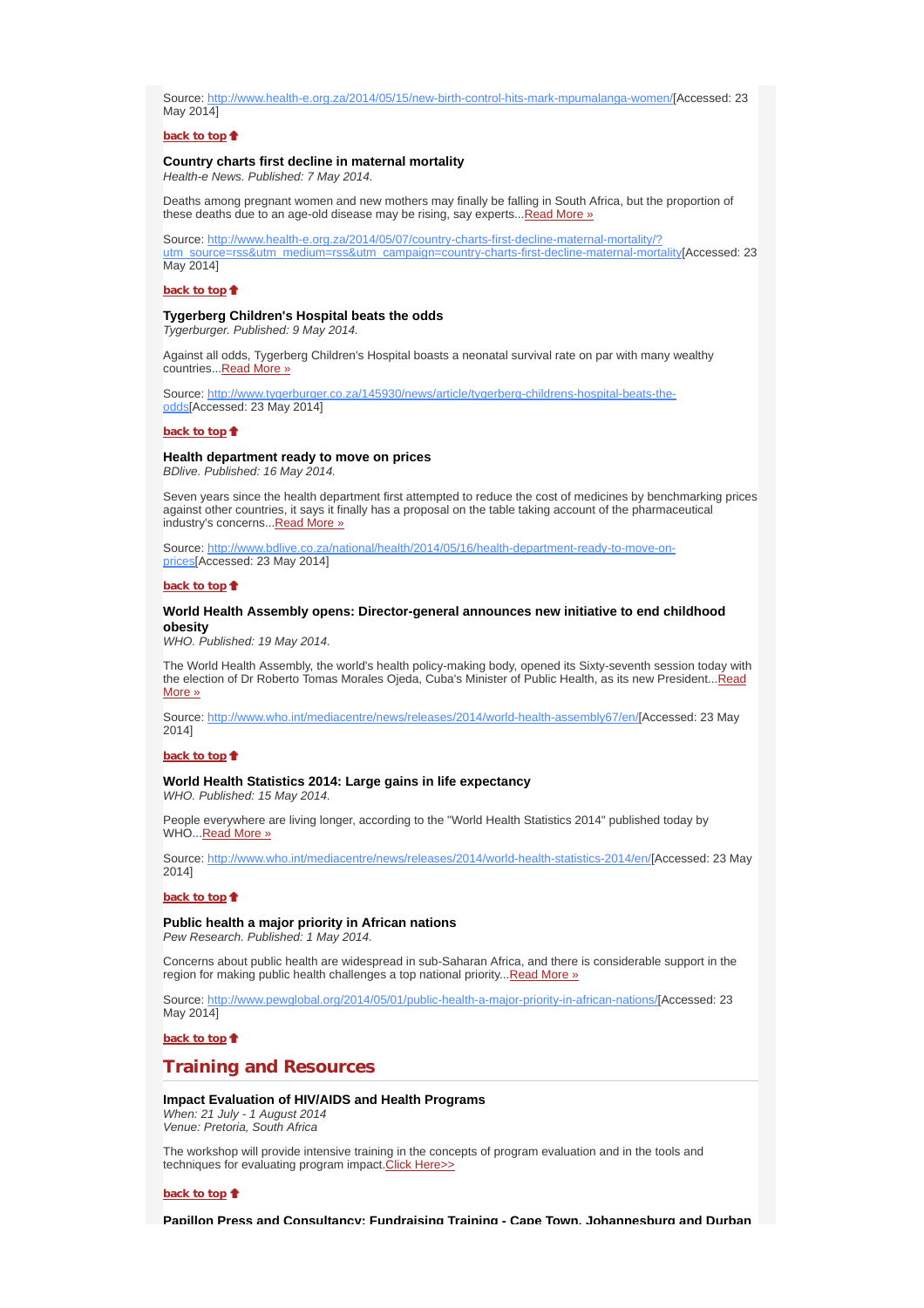**Papillon Press and Consultancy: Fundraising Training Cape Town, Johannesburg and Durban** *When: 28 May 2014 - Cape Town, 5 June 2014 - Johannesburg, 18 June 2014 - Durban* 

In response to ongoing requests for Papillon's most popular training courses, the following intensive half-day workshops have been arranged in Cape Town, Johannesburg and Durban in May and June 2014...Click Here>>

# **back to top**

# **Reports and Publications**

# **2012 National Antenatal Sentinel HIV & Herpes Simplex Type-2 Prevalence Survey**

*Department of Health (South Africa). Published: 2014.*

The history of South Africa's response to the Human Immunodeficiency Virus (HIV) epidemic shows a gradual apprehension of the magnitude of the problem over the last two decades, and faces challenges of providing appropriate management and care for this infectious chronic disease which has reached an epidemic level...Click Here»

**back to top**

## **Understanding the New Funding Model**

*Aidspan. Published: 2014.*

Aidspan Guides are free downloadable publications of 50 to 150 pages providing detailed practical advice to those applying for, overseeing or implementing Global Fund grants... Click Here»

#### **back to top**

#### **Global status report on alcohol and health 2014** *WHO. Published: 2014.*

The Global status report on alcohol and health 2014 presents a comprehensive perspective on the global, regional and country consumption of alcohol, patterns of drinking, health consequences and policy responses in Member States...Click Here»

## **back to top**

#### **PrEP Guidelines 2014**

*CDC. Published: 2014.*

Recent findings from several clinical trials have demonstrated safety and a substantial reduction in the rate of HIV acquisition for men who have sex with men (MSM), men and women in heterosexual HIV-discordant couples, and heterosexual men and women recruited as individuals who were prescribed daily oral antiretroviral preexposure prophylaxis (PrEP) with a fixed-dose combination of tenofovir disoproxil fumarate (TDF) and emtricitabine (FTC)... Click Here»

**back to top**

# **Conferences and Events**

# **4th SA TB Conference**

*When: 10-13 June 2014 Venue: International Convention Centre, Durban, South Africa URL: http://www.tbconference.co.za/index.html/*

With the rollout of new molecular diagnostics and new TB drugs, we now bear witness to the dawn of a new age in the fight against TB. Meaningful impact will only be achieved with integration of all our efforts. We call on everyone working in all spheres of TB-HIV drug discovery, clinical management, patient advocacy, government policy and the basic sciences to attend this meeting.

#### **back to top**

#### **Health Services Research: Evidence-based practice**

*When: 1-3 July 2014 Venue: King's College London, UK URL: http://www.health-services-research.com/conference/*

BioMed Central, in association with its portfolio of health services research and policy journals, is pleased to announce the first international conference, Health Services Research: Evidence-based practice, that will take place 1-3 July 2014 at King's College London, UK. As health services research is a multidisciplinary field, this meeting will have a broad scope and address topics from many viewpoints, with a focus on international health policy but including local health care systems.

# **back to top**

# **20th International AIDS Conference**

*When: 20-25 July 2014 Venue: Melbourne, Australia URL: http://www.aids2014.org/*

The AIDS 2014 programme will present new scientific knowledge and offer many opportunities for structured dialogue on the major issues facing the global response to HIV. A variety of session types - from abstract-driven presentations to symposia, bridging and plenary sessions - will meet the needs of various participants.

# **back to top**

**10th Public Health Association of South Africa**